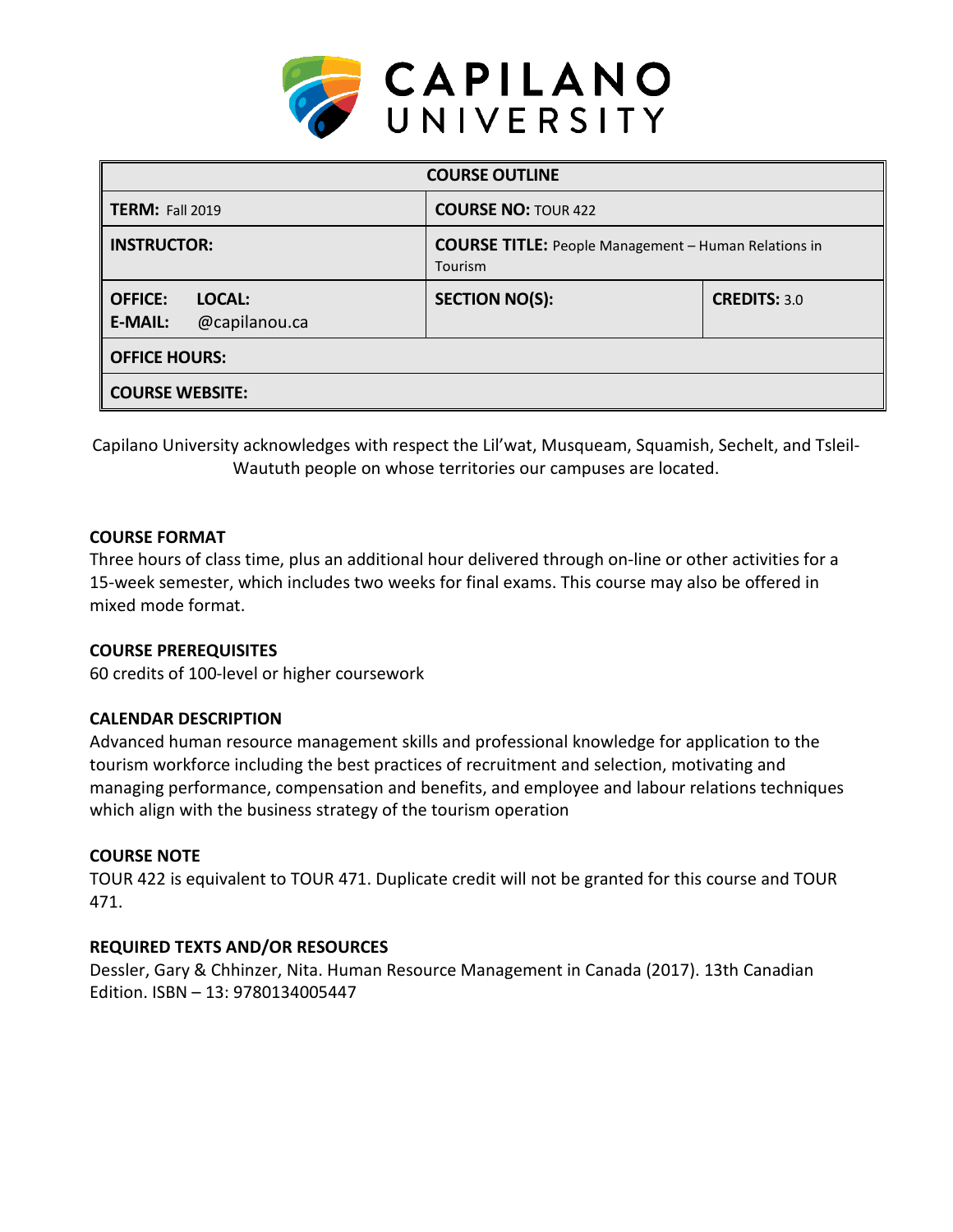## **COURSE STUDENT LEARNING OUTCOMES**

### **On successful completion of this course, students will be able to do the following:**

- 1. **Analyze** trends and challenges in human resource management to create a positive environment.
- 2. **Develop** a recruitment plan through job design and forecasting employment needs
- 3. **Create** and deliver a training plan to manage talent through training, learning and employee performance
- 4. **Organize** total reward systems for various levels of employees
- 5. **Identify** key issues in Human Capital Development as it relates to collective bargaining, labour relations, and managing human resources globally

#### **COURSE CONTENT**

| <b>Week</b>             | Topic(s)                                                                        |  |  |  |  |  |
|-------------------------|---------------------------------------------------------------------------------|--|--|--|--|--|
| 1                       | Introduction                                                                    |  |  |  |  |  |
|                         | Assignments: Expectations and Marking                                           |  |  |  |  |  |
|                         | Case #1                                                                         |  |  |  |  |  |
| $\overline{2}$          | Diversity - Issues of Diversity in the Workplace                                |  |  |  |  |  |
|                         | <b>High Performance Teams</b>                                                   |  |  |  |  |  |
|                         | Strategic planning process - how HR fits in                                     |  |  |  |  |  |
| $\overline{\mathbf{3}}$ | The legal framework of human resource management                                |  |  |  |  |  |
|                         | Human Rights Redress in BC Human Resource Planning                              |  |  |  |  |  |
| 4                       | Competency-based HRM Systems/Processes                                          |  |  |  |  |  |
|                         | Job design and analysis (strategic and operational                              |  |  |  |  |  |
| 5                       | The Business Cycle and relationship to HRM                                      |  |  |  |  |  |
|                         | <b>Employee Relations</b>                                                       |  |  |  |  |  |
|                         | Strategic use of competencies as a system                                       |  |  |  |  |  |
|                         | <b>Behavioural indicators</b>                                                   |  |  |  |  |  |
| 6                       | Lab Class                                                                       |  |  |  |  |  |
| $\overline{7}$          | Recruitment - Traditional and Innovative Practices as it relates to Tourism     |  |  |  |  |  |
|                         | <b>Competency Based Job Selection</b>                                           |  |  |  |  |  |
|                         | <b>Training and Development</b>                                                 |  |  |  |  |  |
|                         | <b>Employee Orientation</b>                                                     |  |  |  |  |  |
| 8                       | HRM systems approach (talent management, employee productivity, retention) as a |  |  |  |  |  |
|                         | business strategy.                                                              |  |  |  |  |  |
|                         | Current research: "What employees really want."                                 |  |  |  |  |  |
|                         | Motivation                                                                      |  |  |  |  |  |
|                         | <b>Recognition and Rewards</b>                                                  |  |  |  |  |  |
|                         | Performance Management                                                          |  |  |  |  |  |
| 9                       | Culpable and Non-Culpable Performance including Human Rights implications       |  |  |  |  |  |
|                         | Pre-discipline, informal steps to managing performance                          |  |  |  |  |  |
|                         | Progressive Discipline process                                                  |  |  |  |  |  |
|                         | <b>Current Labour Relations in Tourism</b>                                      |  |  |  |  |  |
| $10 - 11$               | Lab Class                                                                       |  |  |  |  |  |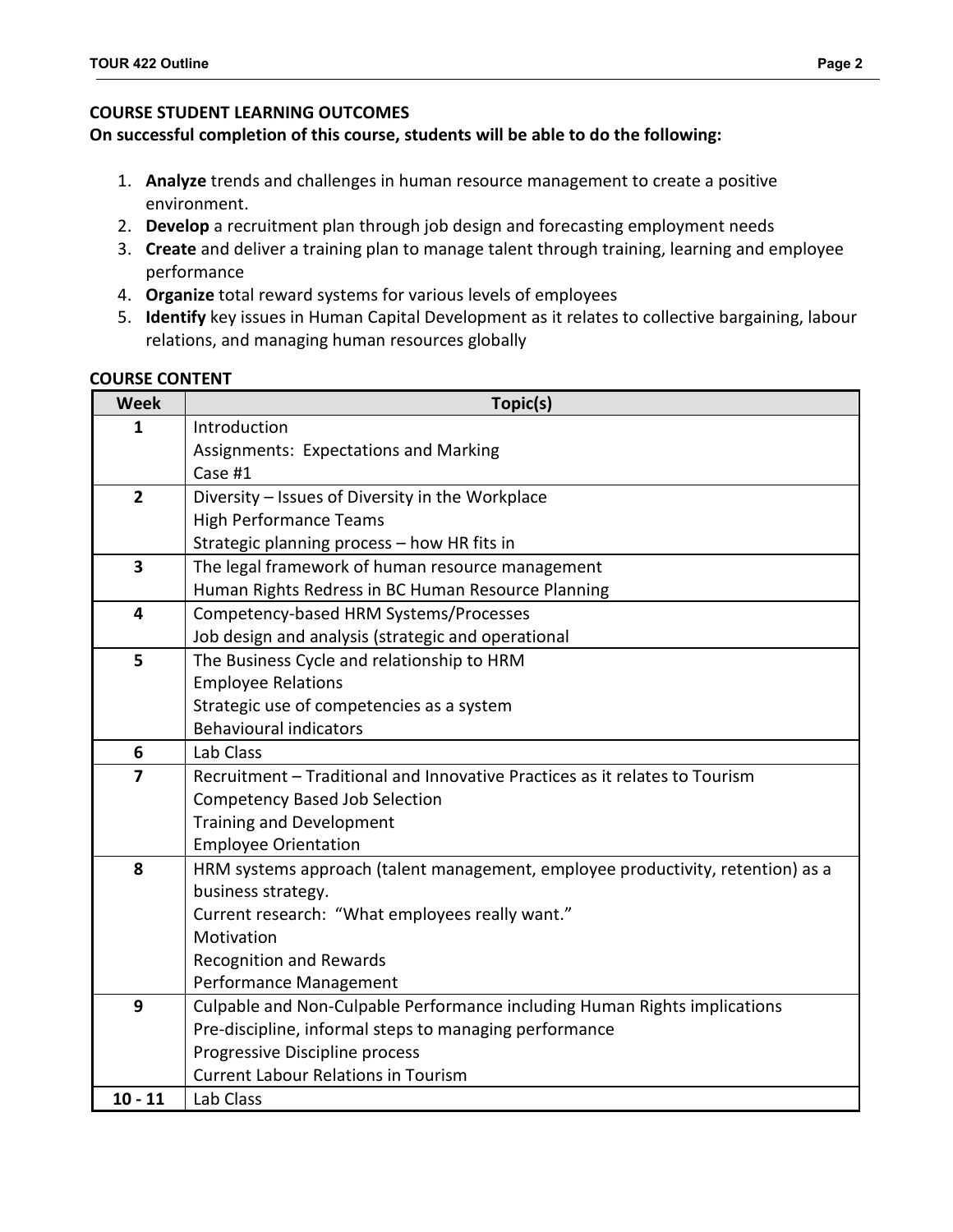| $12 - 13$ | Presentations        |
|-----------|----------------------|
|           | Informal recognition |
| 14-15     | Final Exam Period    |

#### **EVALUATION PROFILE**

| <b>Assessment</b>                     | % of Final Grade |
|---------------------------------------|------------------|
| <b>Trends and Challenges Report</b>   | 15%              |
| <b>Recruitment and Mock Interview</b> | 15%              |
| Case Paper and Presentation           | 15%              |
| Midterm                               | 20%              |
| <b>Final Exam</b>                     | 25%              |
| Participation and HR in the News      | 10%              |
|                                       | 100%             |

#### **ASSIGNMENTS:**

The assignment structure for this course is determined by the instructor in accordance with the learning outcomes outlined above. Please refer to the course syllabus and Moodle site for a detailed breakdown.

**Written Assignments:** This course will include a combination of written assignments (e.g. reading responses, written analysis, journal) and/or longer assignments such as a report.

**Tests and Quizzes:** This course will include a combination of quizzes and tests (e.g. pop quiz, midterm exam). The format of tests and quizzes will be determined by the instructor and may include a combination of true/false, multiple choice, short answer, matching, and essay questions.

**Participation:** Participation grades are based on the consistency, quality, and frequency of contributions to class discussions. Consistency means attending every class, maintaining a positive and respectful presence in the classroom, and actively contributing to discussions on a regular basis. Quality means demonstrating respect for peers and their contributions; listening attentively during lectures and when other students are speaking; and participating in all activities with an open and inquisitive mind

**Presentations:** This course includes a presentation component. Detailed instructions will be provided in class and on Moodle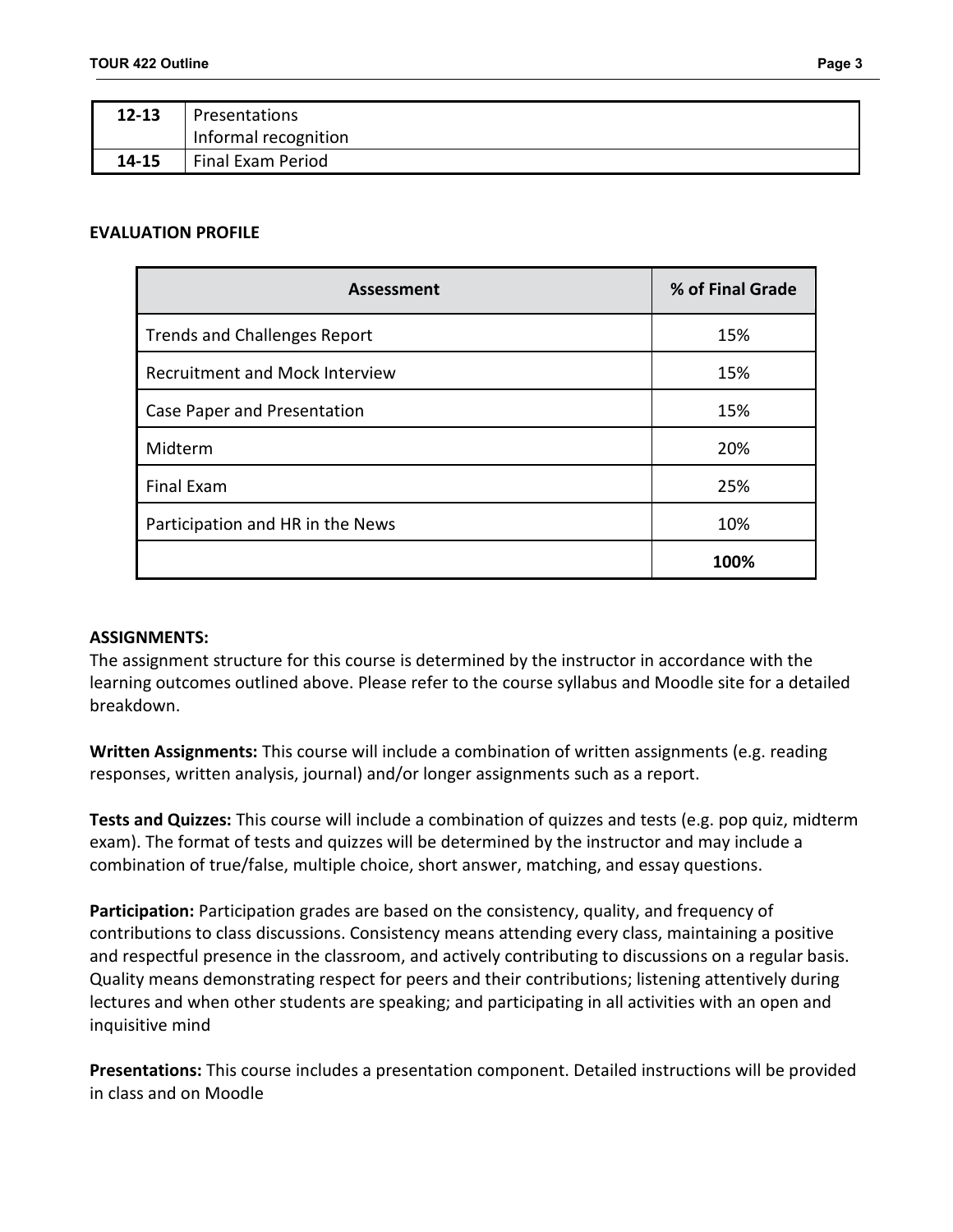#### **GRADING PROFILE**

|    | $A+ = 90-100$ | $B+ = 77-79$    | $C+ = 67-69$    | $D = 50-59$ |
|----|---------------|-----------------|-----------------|-------------|
| A  | $= 85 - 89$   | $B = 73-76$     | $= 63-66$       | $F = 0-49$  |
| A- | = 80-84       | $= 70-72$<br>B- | $= 60-62$<br>U- |             |

#### **Incomplete Grades**

Grades of Incomplete "I" are assigned only in exceptional circumstances when a student requests extra time to complete their coursework. Such agreements are made only at the request of the student, who is responsible to determine from the instructor the outstanding requirements of the course.

#### **Late Assignments**

Assignments are due at the beginning of the class on the due date listed. If you anticipate handing in an assignment late, please consult with your instructor beforehand.

#### **Missed Exams/Quizzes/Labs etc.**

Make-up exams, quizzes and/or tests are given at the discretion of the instructor. They are generally given only in medical emergencies or severe personal crises. Some missed labs or other activities may not be able to be accommodated. Please consult with your instructor.

#### **Attendance**

Students are expected to attend all classes and associated activities.

#### **English Usage**

Students are expected to proofread all written work for any grammatical, spelling and stylistic errors. Instructors may deduct marks for incorrect grammar and spelling in written assignments.

#### **Electronic Devices**

Students may use electronic devices during class for note-taking only.

#### **On-line Communication**

Outside of the classroom, instructors will (if necessary) communicate with students using either their official Capilano University email or Moodle; please check both regularly. Official communication between Capilano University and students is delivered to students' Capilano University email addresses only.

#### **UNIVERSITY OPERATIONAL DETAILS**

#### **Tools for Success**

Many services are available to support student success for Capilano University students. A central navigation point for all services can be found at:<https://www.capilanou.ca/student-life/>

#### **Capilano University Security: download the [CapU Mobile Safety App](https://www.capilanou.ca/student-life/support--wellness/safety--security/capu-safe-app/)**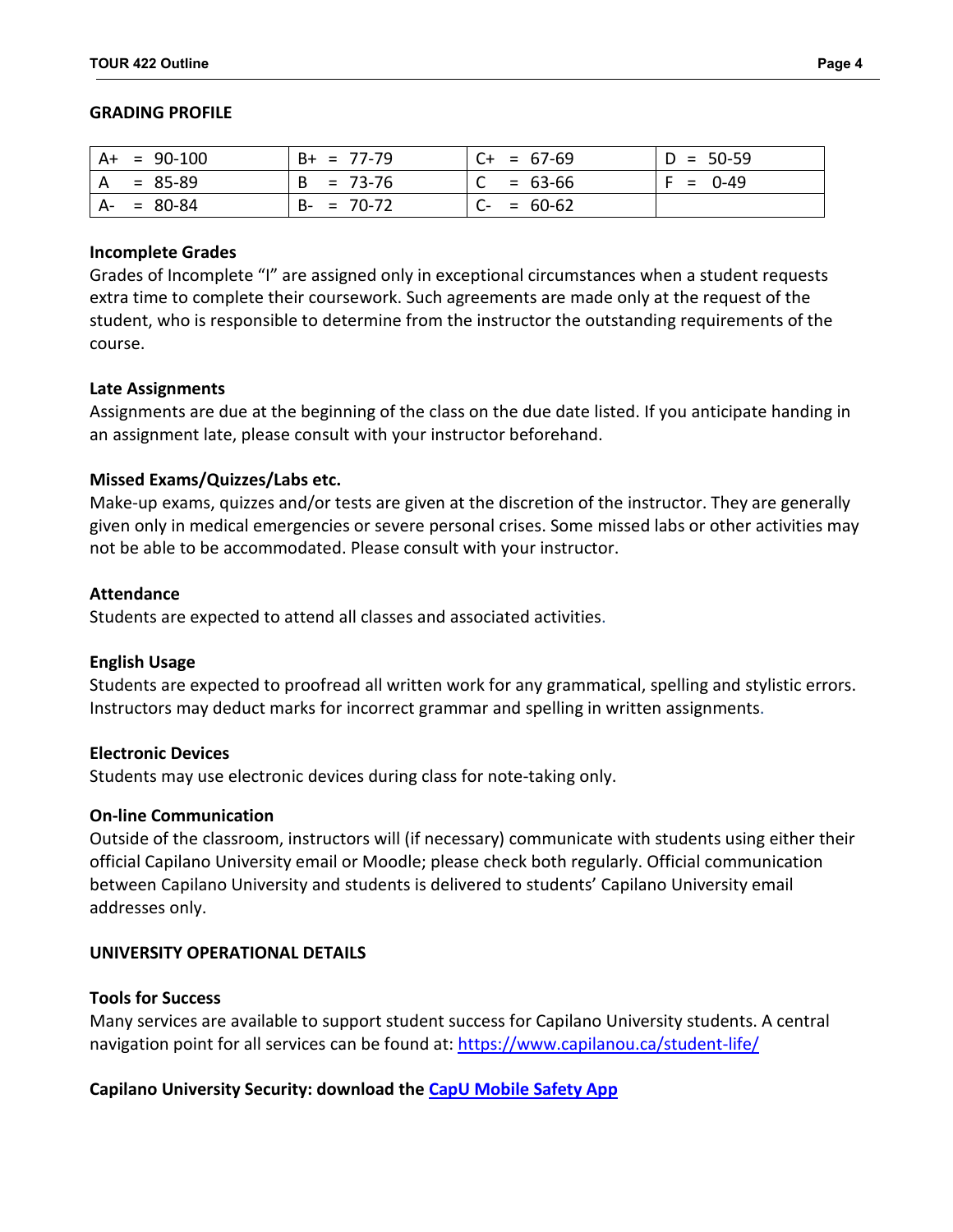# **Policy Statement (S2009-06)**

Capilano University has policies on Academic Appeals (including appeal of final grade), Student Conduct, Academic Integrity, Academic Probation and other educational issues. These and other policies are available on the University website.

# **Academic Integrity (S2017-05)**

Any instance of academic dishonesty or breach of the standards of academic integrity is serious and students will be held accountable for their actions, whether acting alone or in a group. See policy and procedures S2017-05 Academic Integrity for more information: [https://www.capilanou.ca/about](https://www.capilanou.ca/about-capu/governance/policies/)[capu/governance/policies/](https://www.capilanou.ca/about-capu/governance/policies/)

Violations of academic integrity, including dishonesty in assignments, examinations, or other academic performances, are prohibited and will be handled in accordance with the Student Academic Integrity Procedures.

**Academic dishonesty** is any act that breaches one or more of the principles of academic integrity. Acts of academic dishonesty may include but are not limited to the following types:

**Cheating**: Using or providing unauthorized aids, assistance or materials while preparing or completing assessments, or when completing practical work (in clinical, practicum, or lab settings), including but not limited to the following:

- Copying or attempting to copy the work of another during an assessment;
- Communicating work to another student during an examination;
- Using unauthorized aids, notes, or electronic devices or means during an examination;
- Unauthorized possession of an assessment or answer key; and/or,
- Submitting of a substantially similar assessment by two or more students, except in the case where such submission is specifically authorized by the instructor.

**Fraud**: Creation or use of falsified documents.

**Misuse or misrepresentation of sources**: Presenting source material in such a way as to distort its original purpose or implication(s); misattributing words, ideas, etc. to someone other than the original source; misrepresenting or manipulating research findings or data; and/or suppressing aspects of findings or data in order to present conclusions in a light other than the research, taken as a whole, would support.

**Plagiarism**: Presenting or submitting, as one's own work, the research, words, ideas, artistic imagery, arguments, calculations, illustrations, or diagrams of another person or persons without explicit or accurate citation or credit.

**Self-Plagiarism**: Submitting one's own work for credit in more than one course without the permission of the instructors, or re-submitting work, in whole or in part, for which credit has already been granted without permission of the instructors.